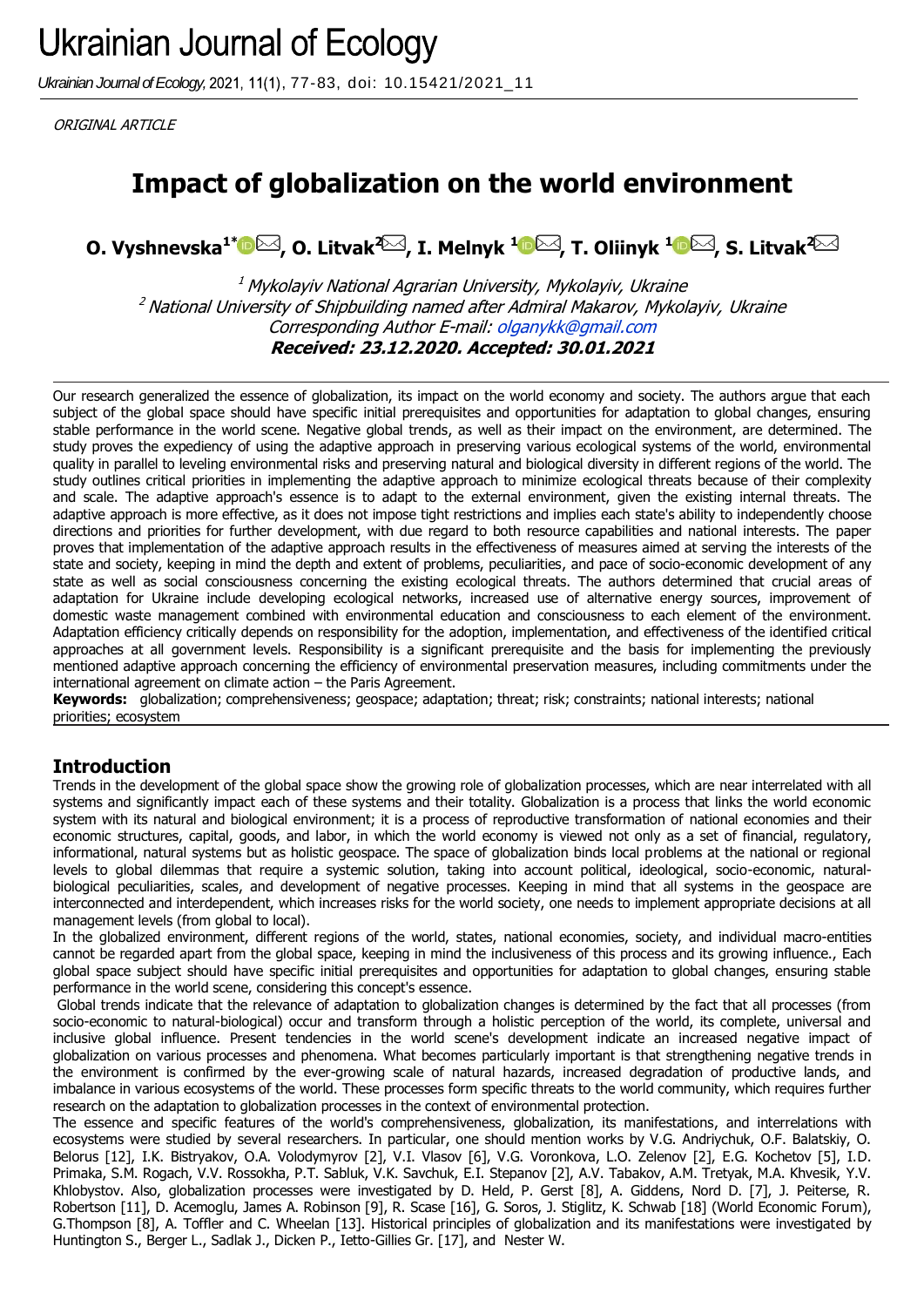The analysis of research developments made it possible to determine that consistent studies of globalization processes and phenomena started in the 1990s. The most significant factor in this respect is globalization, its impact on research activities, and socio-economic and political processes, specific features of its manifestation in society, in various sectors of the world economy between 2000 and 2010. Separately, one should consider the study of anti-globalization manifestations, describing its impact on the environment. Since 2010, most research works have been devoted to individual manifestations of globalization.

That is why further research is determined by the growth of global negative trends, which induce the need to implement systemic measures and prevent environmental disasters. A research methodology is based on an integrated approach to the adaptation of states and regions of the world to changes in the global environment, taking into account the scale and spread of environmental threats. The need to develop priority areas for adaptation to changes in the globalized environment and approaches to the development of states and national economies is confirmed by the aggravation of the environmental situation in most regions of the world. Globalization trends have a comprehensive impact; therefore, there is a need for an adaptive approach to preserving the world's ecological systems.

It is clear that with several positive aspects, globalization processes are accompanied by some negative factors (from the heavyhanded approach in dealing with international problems up to intense trans-nationalization of the world economy and its impact on the environment) [3].

Eight key sectors of environmental cooperation were identified, considering the existing environmental threats at the global level. These include environmental management and the integration of environmental policy into other sectoral policies; air quality; waste and resource management; water quality and water management, including the marine environment; environmental preservation; industrial pollution and human-made threats; climate change and ozone layer protection; genetically modified organisms [4].

Minimization of the previously mentioned threats should be systematic, and solutions should be implemented globally, taking into account the magnitude of every existing threat. Most researchers confirm the aggravation of the environmental situation under the influence of globalization processes. World environmental problems exacerbate the internal need to introduce effective environmental measures to ensure environmental and social safety.

Different trends over the past 30 years show that the above issue's relevance is determined by air and soil pollution and the pollution of water resources, which remain the primary source of life for every living creature on the planet. The shortage of drinking water and its quality combined with the limited access to freshwater resources considerably increase the need to implement system measures both in individual states and at the global level. Current ecological problems of humanity require integrated action because of the global strategy for global environmental preservation. International organizations, including the United Nations, have already developed and implemented measures to prevent climate change, loss of biodiversity and understanding of its spatial change, protection of human health and quality of life, effective management of natural resources, and waste management. The financial mechanism for implementing these measures can be launched through the Global Environment Facility, which implements its activities through environmental grant projects. Given various environmental problems of any individual state, region, or territory of the world, there is a need for understanding, generalization of approaches, financing, and implementing measures aimed at global environmental preservation. This research's originality is determined by identifying the adaptive approach's possibilities to minimize environmental threats in the global environment, public safety provision because of environmental protection through research and generalization of potential (including environmental) threats, their scale, and depth a separate territory.

The study determined that globalization processes had a significant impact on the environment in all world regions. The ecological burden on the world's ecosystems is increasing, and it has already become a threat in some regions of the world. That is why there is a need to develop effective social development programs and individual spheres of activity based on ecologization. The original approach is based on the need to carry out a comprehensive study to determine the environmental consequences of social development and specific areas of activity to introduce practical approaches to reducing environmental threats in the globalized environment.

Separately, one should consider issues related to the growing demand of the world economy for natural resources and its development in pursuit of economic efficiency, leading to a systemic conflict with the principle of rational nature use. The orientation of scientific research towards obtaining effective management of market actors leads to an increase in contradictions between financial results and the systematic increase in global environmental threats' negative impact.

That is why ensuring conditions for the preservation and development of various regions of the world and individual states in the global environment is relevant and requires further scientific substantiation and the development of priorities for the world economic systems to adapt to global changes. Addressing negative globalization trends concerning the environment and environmental preservation to provide security for the world society from a long-term perspective is very relevant today.

The purpose of this research is to substantiate the essence and peculiarities of globalization processes, global trends in the development of the world economy, determining their impact on the development of a global society and environment. Besides, this study aims at justifying the adaptive approach in preserving ecological systems of the world, environmental preservation aimed at reducing environmental risks, and preserving natural and biological peculiarities of ecosystems in different regions of the world. The main objective of this research is to identify priorities of environmental protection in a globalized environment and analyze the expediency to introduce the adaptive approach to minimize environmental threats and preserve both natural and biological features of ecosystems in various regions of the world.

Research results can be widely used in the practical application of the revealed dependencies related to the formation of environmental protection strategies, programs designed to implement environmental protection measures concerning the identified regional peculiarities, scale, and the growing trends of environmental threats.

Current studies make a significant contribution to developing effective programs aimed at social progress and individual spheres of activity upon systemic globalization principles. At the same time, most research works are based on a specific criterion. Given the growing negative impact on the world's ecosystems, there is a need to provide a comprehensive study of both socio-economic and environmental impacts, which has led to further research and generalization of approaches aimed at minimizing environmental threats globally environment.

### **Methods**

To study and generalize the globalization impact on the world economy, society, and various world systems, the authors used a wide range of research methods. In particular, the abstract-logical method was used to substantiate the essence and peculiarities of globalization processes and phenomena; systemic analysis was used to assess the practical impact of globalization on different world systems, including the environmental ones. The bibliographic method was used to evaluate different views and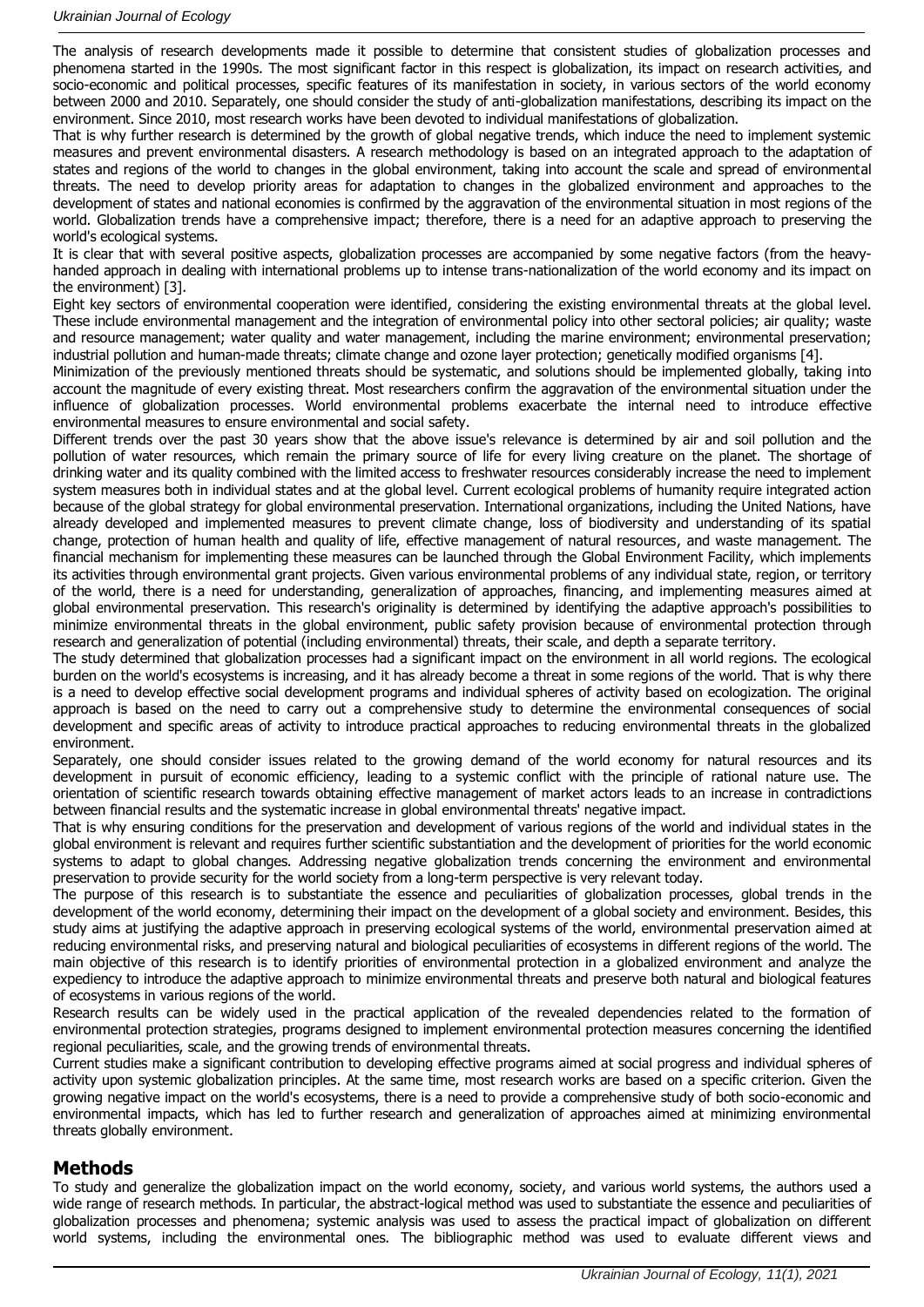generalizations; analysis and synthesis were used to identify the relationship between globalization processes, phenomena, and their impact on the environment and define causal relationships and adaptation directions.

This research's relevance is determined by the fact that globalization processes require the prevention of negative trends and their reduction to guarantee public safety. Analysis and generalization of globalization processes should be complemented by a detailed assessment of the relevant criteria (political, socio-economic, and environmental).

It was found that the Globalization Index defines the degree of globalization by splitting this process into separate components. This index reflects the political, social, economic, and technological integration of any state into the world community. In this respect, seventeen criteria are considered (international trade and investment, participation in international organizations and programs, including UN missions, development of international tourism, a list of services through which communications are carried out, search for information, money transfers) [1]. Using this approach does not reveal clear boundaries of the global integration of different countries. A significant dynamics characterize the interdependence of political, socio-economic and environmental criteria in time and space, which has become particularly relevant in the recent decade. Most regions of the world increasingly feel the impact of global environmental threats.

In particular, L.O. Zelenov notes that globalism is the highest and the last stage in imperialism [2]. The author considers the process of globalization in the world as "Americanization" and defines the United States as the leading globalist of the world. Referring to the most globalized countries of the world, L.O. Zelenov mentions Singapore, the Netherlands, Sweden, Switzerland, Finland, Ireland, Austria, the United Kingdom, Norway, Canada, Denmark, the United States, Italy, Germany, Portugal, France, Hungary, Spain, Israel, and Malaysia. Different states of the world cannot take the lead in global integration processes for a significant period due to the globalized world's variability and the high probability of global threats that are not clearly defined by political or socioeconomic factors (terrorism, environmental threats, man-caused threats).

Consequently, globalization is a process that embodies the transformation of the spatial organization of the world and its regions, social relations, and interactions, measured by the level of duration, intensity, speed, and influence on various systems and phenomena. Globalization processes encourage the activity, interaction, and manifestations of political, socio-economic, and environmental processes. Given significant dependence on all world systems, globalization processes require relevant analysis, synthesis, systematization, integration, adaptation to other processes and phenomena that change in time and space. Adaptation of the world's ecological systems and its separate regions is particularly relevant, keeping in mind the permanent strengthening of negative globalization trends, which predetermined this research.

#### **Results**

From an economic perspective, globalization represents the transition of individual economies to an international economy. The economy of every country in the world is becoming more transnational. The process of globalization has a significant number of benefits that visibly change the internal and external economic environment, extending the scope of global companies, which actively develop a global business. Transnational companies open branch offices in many countries globally; they establish large economic systems using modern technologies and significant financial flows. Transnational companies control 30.0 - 50.0% of the world industrial production, more than half of international trade, most world patents and licenses for new equipment and technology [5].

In this context, any country's economic functioning in the world increasingly depends on external factors, including export-import operations and capital inflows and outflows. The qualitative difference of globalization implies a devaluation of regulatory functions at the state level since the protection of national interests, including dealing with negative foreign economic trends, is considerably complicated [6].

Consequently, globalization's positive impact is significant from an economic perspective; international business development trends confirm this. Nevertheless, globalization processes cannot be considered only in the economic context since globalization processes and phenomena are multifaceted and affect all spheres of activity, regions, and states of the world. In substantiating approaches aimed at minimizing the negative impact of globalization factors, one should consider the fact that globalization cannot be controlled through local state regulation, as this process is global by nature (Table 1).

| No | Concept           | Implementation in the global space                                                                                                                                                                                                                                                                                                                                                                                   |
|----|-------------------|----------------------------------------------------------------------------------------------------------------------------------------------------------------------------------------------------------------------------------------------------------------------------------------------------------------------------------------------------------------------------------------------------------------------|
|    | Comprehensiveness | The process of holistic perception of the world as a combination of features and various<br>elements (economic, social, political, ideological, environmental)                                                                                                                                                                                                                                                       |
|    | Global            | The process that covers all spheres of activity, objects, and subjects at the world level in<br>conjunction with the system of global tools; the action of this process cannot be<br>neutralized                                                                                                                                                                                                                     |
|    | Globalistics      | The process that implies learning about the global sphere of knowledge dealing with<br>spheres of the global world, patterns, and technology of their operation                                                                                                                                                                                                                                                      |
| 4  | Globalization     | The process that implies consideration of the world economic system in its<br>interrelationship with the natural and biological environment; the process of reproductive<br>transformation of national economies and their structural elements (capital, goods, labor<br>force), which brings local problems at the national or regional levels into a worldwide set<br>of interdependent and complementary threats. |
|    | Geo-approach      | The process of achieving strategic development goals concerning the combination of<br>different influence factors (political, socio-economic, environmental) in the global world.                                                                                                                                                                                                                                    |
|    |                   | Course: summarized by the authors upon applysis of sources $[2 \tImes 7 \tImes 10 \tImes 11 \tImes 12]$                                                                                                                                                                                                                                                                                                              |

Table 1. Globalization processes and phenomena in the global space.

Source: summarized by the authors upon analysis of sources [2, 5, 6, 7, 8, 9, 10, 11, 12]

Keeping in mind that the global economy aims at expansion, as evidenced by the growing volumes of resources involved, including transnational companies, and all elements of the globalized environment are interdependent and interactive. The existing trends led to an increasingly negative impact on the world's ecosystems. Global processes caused increasing environmental risks and hazards in almost all world regions: climate change, increase in the number of natural disasters, flooding in different territories, desertification, and pollution in the world's seas and oceans. All this confirms the complexity and scale of today's environmental problems, prompting the need for geo-approaches to adapt to external changes and internal threats.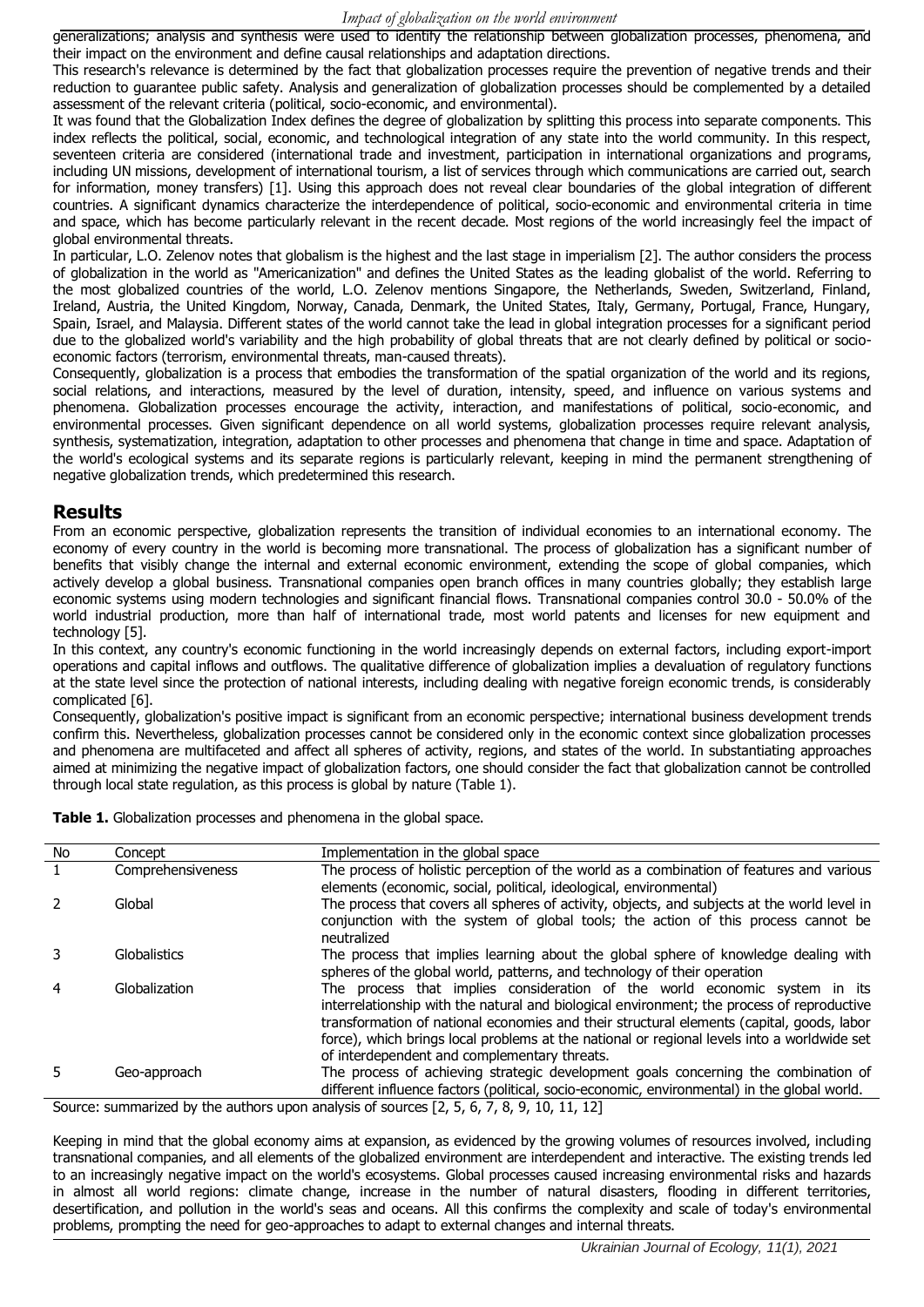The adaptive approach's essence is to adapt to the external environment, given the existing internal threats. That is why the adaptive approach is more effective since it does not stipulate strict restrictions; it is focused on each country's ability to independently choose directions and priorities for further development about relevant resource opportunities and national interests.

Implementation of the adaptive approach mostly results in the practical measures taken to advance social and state interests concerning the depth and scope of problems, peculiarities and pace of socio-economic development of any state, and public awareness of the existing environmental threats. A clear distinction between levels and centers of responsibility in implementing local and national environmental measures is a significant prerequisite for gaining expected results.

It is determined that adverse developments in the world's environment will only increase their impact. Reduced areas of natural ecosystems, increased concentration of greenhouse gases, continuous ozone depletion, reduced proportion of forests (including tropical forests), desertification, degradation of productive lands, sea-level rise, reduced biodiversity, deteriorating quality, and insufficient access to freshwater resources – all these trends evident throughout the previous 30 years will increase in all regions of the world [6].

Consequently, the relationship between the global development of the world and the spread of environmental threats is substantial and strengthens. Environmental threats in the 1980s and the 1990s inevitably lead to ecological disasters and the destruction of ecosystems in the modern world. It is recognized that reducing adverse environmental developments and addressing environmental threats could be effective using an adaptive approach at the state and local levels, considering key environmental cooperation sectors at the global level. This approach includes the development of an ecological network to reduce environmental threats; forms and methods of using alternative sources of energy for public and private needs; raising public culture in dealing with household wastes, which will increase waste management opportunities; creation of secondary products in parallel to the dissemination of environmental knowledge. Also, raising public environmental awareness will increase each individual's responsibility to the environment and its preservation as a basis of life.

Implementation of the adaptive approach to environmental preservation should focus on the complexity and scope of specific environmental threats and dangers, which gives the possibility to avoid the expansion of environmentally hazardous or can become unsuitable for life (Table 2).

Priority measures should be determined at the state and local levels. It was determined that most countries of the world faced those problems not only at the local level. Over the past 20 years, local environmental issues have become regional, state, interstate, and global.

Most countries of the world do not consider implementing environmental measures due to some objective and subjective factors. However, addressing local environmental problems has led to the spread of environmental hazards with looming global developments.

An international climate agreement (in Paris) was adopted at the 21st Session of the Conference of the Parties to the United Nations Framework Convention on Climate Change.

|  |  |  |  |  |  | Table 2. Priorities for the implementation of the adaptive approach in preserving the natural environment in Ukraine. |
|--|--|--|--|--|--|-----------------------------------------------------------------------------------------------------------------------|
|--|--|--|--|--|--|-----------------------------------------------------------------------------------------------------------------------|

| No                                                                                | Scope and implementation directions                                                 | The essence of the process                                                                                                              |  |  |
|-----------------------------------------------------------------------------------|-------------------------------------------------------------------------------------|-----------------------------------------------------------------------------------------------------------------------------------------|--|--|
| $\mathbf{1}$                                                                      | Strengthening the interaction between states and                                    | Increasing the level and scale of the global fight against threats                                                                      |  |  |
|                                                                                   | regions of the world in addressing ecological                                       | related to climate change, preventing temperature rise on the planet,                                                                   |  |  |
|                                                                                   | problems of humanity (at the global level)                                          | reducing greenhouse gas emissions, in particular, highly toxic                                                                          |  |  |
|                                                                                   |                                                                                     | emissions.                                                                                                                              |  |  |
| 2                                                                                 | Eco-network development (at the state level)                                        | Provides for changes in the structure of the land fund of the country                                                                   |  |  |
|                                                                                   |                                                                                     | by classifying (based on                                                                                                                |  |  |
|                                                                                   |                                                                                     | substantiation of ecological safety and economic expediency) parts of                                                                   |  |  |
|                                                                                   |                                                                                     | agricultural land as lands that are subject to superior protection along                                                                |  |  |
|                                                                                   |                                                                                     | with the development of landscape diversity inherent in them                                                                            |  |  |
| 3                                                                                 | Increased use of alternative types of energy from                                   | Involves the introduction of technologies using renewable energy                                                                        |  |  |
|                                                                                   | among other energy resources (at the state level)                                   | sources (solar, wind, water, biomass, and the Earth's heat) and                                                                         |  |  |
|                                                                                   |                                                                                     | secondary energy resources that occur permanently or periodically in                                                                    |  |  |
| 4                                                                                 |                                                                                     | the environment (part of solid household waste).                                                                                        |  |  |
|                                                                                   | Reducing the level of harmful emissions into the<br>atmosphere (at the state level) | Provides for implementing global environmental agreements adopted<br>at the 21st Session of the Conference of the Parties to the United |  |  |
|                                                                                   |                                                                                     | Nations Framework Convention on Climate Change (the Paris                                                                               |  |  |
|                                                                                   |                                                                                     | Agreement, December 12, 2015).                                                                                                          |  |  |
| 5.                                                                                | Improving the culture of household<br>waste                                         | Envisages comprehensive introduction of waste sorting (in industries                                                                    |  |  |
|                                                                                   | management (at the local level)                                                     | and households), their processing, manufacture of secondary raw                                                                         |  |  |
|                                                                                   |                                                                                     | materials, and its use in different economy branches, including for                                                                     |  |  |
|                                                                                   |                                                                                     | energy and public needs.                                                                                                                |  |  |
| 6                                                                                 | Dissemination of environmental knowledge and                                        | Provides for raising public awareness on consequences related to the                                                                    |  |  |
|                                                                                   | raising public awareness on environmental issues                                    | destruction of ecosystems, raising awareness on each element of the                                                                     |  |  |
|                                                                                   | (at the local level)                                                                | environment, extending the scope of public environmental                                                                                |  |  |
|                                                                                   |                                                                                     | organizations and dissemination of environmental knowledge, relevant                                                                    |  |  |
|                                                                                   |                                                                                     | responsibility for decisions and violation of environmental legislation                                                                 |  |  |
| Source: summarized by the authors upon analysis of sources [7, 9, 10, 11, 12, 13] |                                                                                     |                                                                                                                                         |  |  |

Source: summarized by the authors upon analysis of sources [7, 9, 10, 11, 12, 13]

Meeting the Paris Climate Agreement's key goal requires accelerated development of renewable energy sources combined with a significant increase in industries' energy efficiency; this is extremely important for countries with rapid economic development. That is why 147 countries of the world are ready to reduce greenhouse gas emissions, reducing global emissions of greenhouse gases to 57 billion tons by 2030. Unlike the Kyoto Protocol, countries have no clear commitments in this agreement regarding reducing greenhouse gas emissions. Each country can determine its own goal of reducing greenhouse gas emissions, taking into account national characteristics. Cooperation at the global level will provide local opportunities for environmental preservation.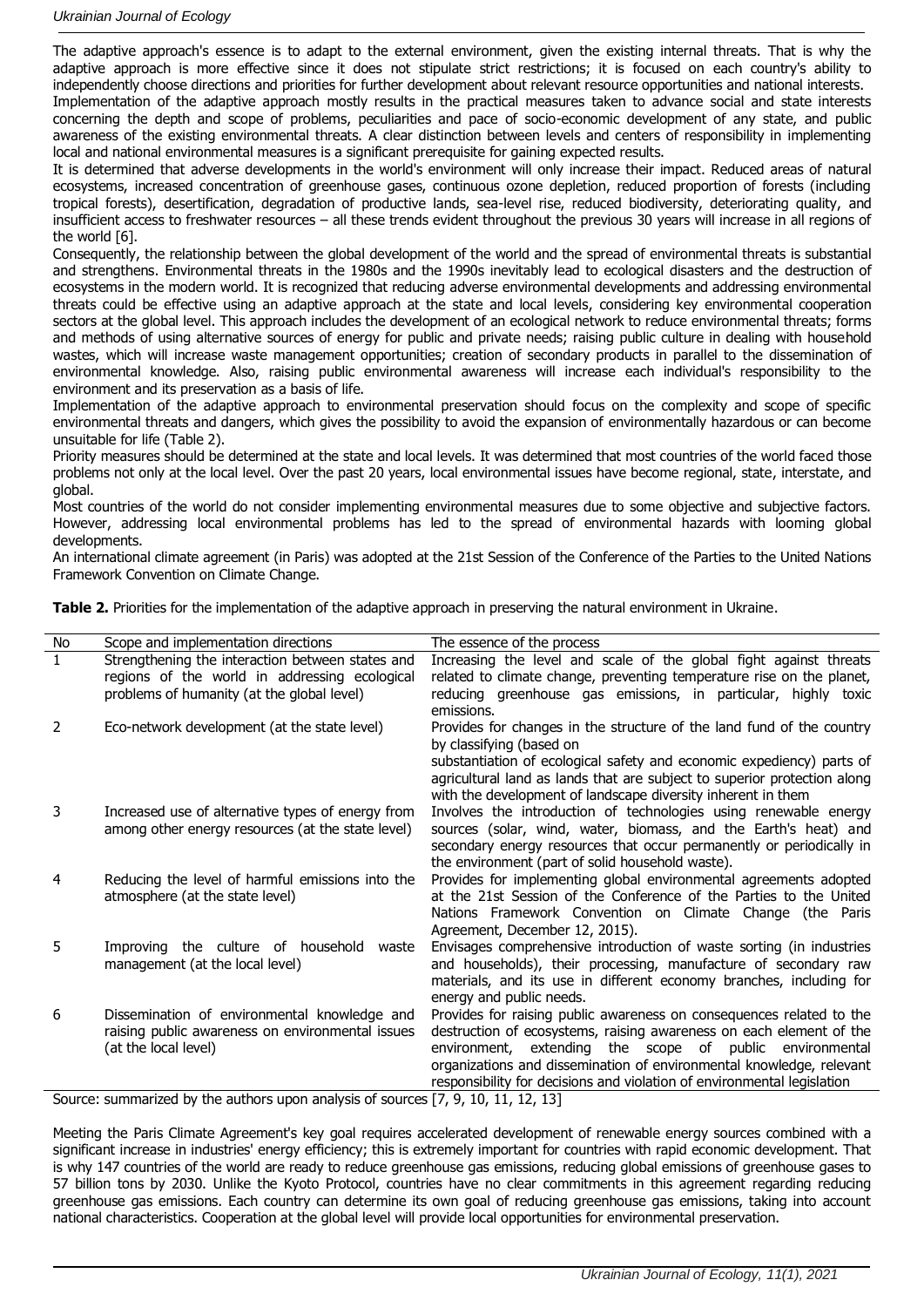Consequently, under current international conditions, one needs to consider the rapid adaptation of state systems to changes in the global environment through intense geo-tools, which are comprehensive by nature. Given the interconnection between global processes and commitments, the issue of environmental protection becomes very relevant. That is why any state's strategic development should be based on clear objectives and directions providing adaptation and neutralization of environmental threats. Considering different views, the authors of this research note that globalization processes caused further spread and increased environmental hazards. Therefore, the world community's main task in the nearest future is to mobilize efforts to preserve the territory of human existence.

It was discovered that globalization processes and phenomena had a comprehensive impact on social development and spheres of activity, mainly through socio-economic and political factors. Since the 1990s, most EU countries started the active implementation of environmental protection measures stemming from humankind's growing negative impact on natural ecosystems. Practical experience shows an effective implementation of such measures in Sweden, Norway, Denmark, and Finland (domestic waste management, water purification, forest conservation, and active use of alternative energy sources). Over the past decade, the world has been actively implementing resource-saving approaches and environmental protection measures to ensure careful use of all types of natural resources. The above activities' high cost led to various environmental organizations' involvement, which, including through grants, actively invest in environmental projects. The relevance of preserving both natural and biological peculiarities of ecosystems in different regions of the world encourages different investors' involvement, whose interests should be guaranteed by the state.

Each region of the world has its peculiarities and a specific range of problematic issues that can be solved using the authors' adaptive approach. This approach ensured the preservation of ecosystems in the world, relevant quality of the environment, reduction of environmental risks, and preservation of biological and landscape diversity in various regions of the world. Implementation of the adaptation approach results mainly in real measures aimed at safeguarding the state and society's interests regarding the depth and scope of different problems. In particular, one should consider specific features and pace of socio-economic development in different states, financial and investment opportunities, social consciousness, interaction with the world community related to environmental threats, and implementation of all commitments. Implementation of the adaptive approach should imply a clear distinction of levels and centers of responsibility in the implementation of local, regional, state, international, and global environmental measures and coherence of action following the identified global priorities to preserve our world.

### **Discussion**

Regarding the expected effects of globalization, M.I. Fleichuk notes that the process of world integration should contribute to the deepening of specialization and the international division of labor to achieve a higher total effect following international trade theories. Besides, it should contribute to savings on a production scale, potentially leading to cost reductions and lower prices, sustainable economic growth, the dissemination of advanced production and management technologies, increase in productivity as a result of rationalization of production at the global level, and the spread of advanced technologies, competition promoting innovations on a global scale; increased access to external financial resources; creation of an individual basis for solving everyday problems of humankind (primarily, the environmental ones) through unified efforts of the world community, consolidation of resources, coordination of actions in various spheres; improving welfare in all countries of the world. However, today, most of our planet's inhabitants do not feel the positive effects of globalization [10], which confirms our research.

V.I. Vlasov notes that most globalization trends refer to the economic sphere of human activity [6]. However, this researcher separately distinguishes negative changes in the environment and the expected trends until 2030. The author notes that the globalization impact can lead to an increase in negative trends as the biosphere is destroyed, which, in turn, will cause shortages of food and water, growth and spread of epidemics, and the emergence of new dangerous diseases, which also confirms our research. Keeping in mind the analyzed sources, the authors revealed that new development could be regarded as crucial positive effects of globalization changes since globalization contributes to disseminating information, knowledge, and new technologies. Moreover, it fosters full use of benefits stemming from the international division of labor, industrial cooperation, and efficient use of resources. At the same time, globalization exacerbates the existing contradictions and creates new dangers and conflicts. The process of globalization manifested itself in the international and military sectors; in recent decades, it has become more dynamic in all spheres of world affairs.

E.G. Кochetov argues that the world system's unity presupposes integrity and specific processes of its formation, particularly internationalization, mondialization, and globalization. Internationalization characterizes individual national economies' interconnection, which prompts individual sectors of the national economy towards active participation in foreign economic activity. Mondialization characterizes the integrity of the global economic system, including national economic systems and multinational companies. Mondialization processes in economic development are reflected in the growing share of TNCs in providing the gross product [5].

Consequently, globalization processes promote the strengthening of economic interdependencies and relationships, creating economic relations, which ensure the development of individual business systems in a combination of social and environmental interests. Quantitative and qualitative characteristics of the global economy are manifested through the heterogeneity of economic activities, a transformation of structural entities accompanies the relevant transition into non-structural ones, which defines the fundamental basis of development upon extra-system integration at different levels of geoeconomic space (production, finance, economy, and environment).

Modern features of geoeconomic space are characterized by active innovation and technological development, which is reflected in the continuous innovation breakthroughs and the formation of the world's technological unity. Therefore, one should provide conditions for adaptation to geoeconomic conditions and obtain appropriate benefits for developing specific economic sectors. The primary condition is to increase the national economy's susceptibility to new trends in the world's economic space [2].

It should be noted that any national economy as an integral part of the world economic system has already activated some aspects of a holistic world system; however, their development is still slow. In this respect, negative factors include unresolved regulation of the domestic market, price formation, product quality, and standardization combined with slow integration and development of organizational and economic structures adapted to external conditions.

Simultaneously, the national economy's production basis should be adapted to the geographic environment, taking into account monetary and financial conditions and trends, conditions and level of readiness for investment and attraction of innovation roles, changes in the labor market. The level of adaptation to the geoeconomic environment can indirectly reflect the share of exports globally, which characterizes the national economy's capabilities and capacity to reproduce [2].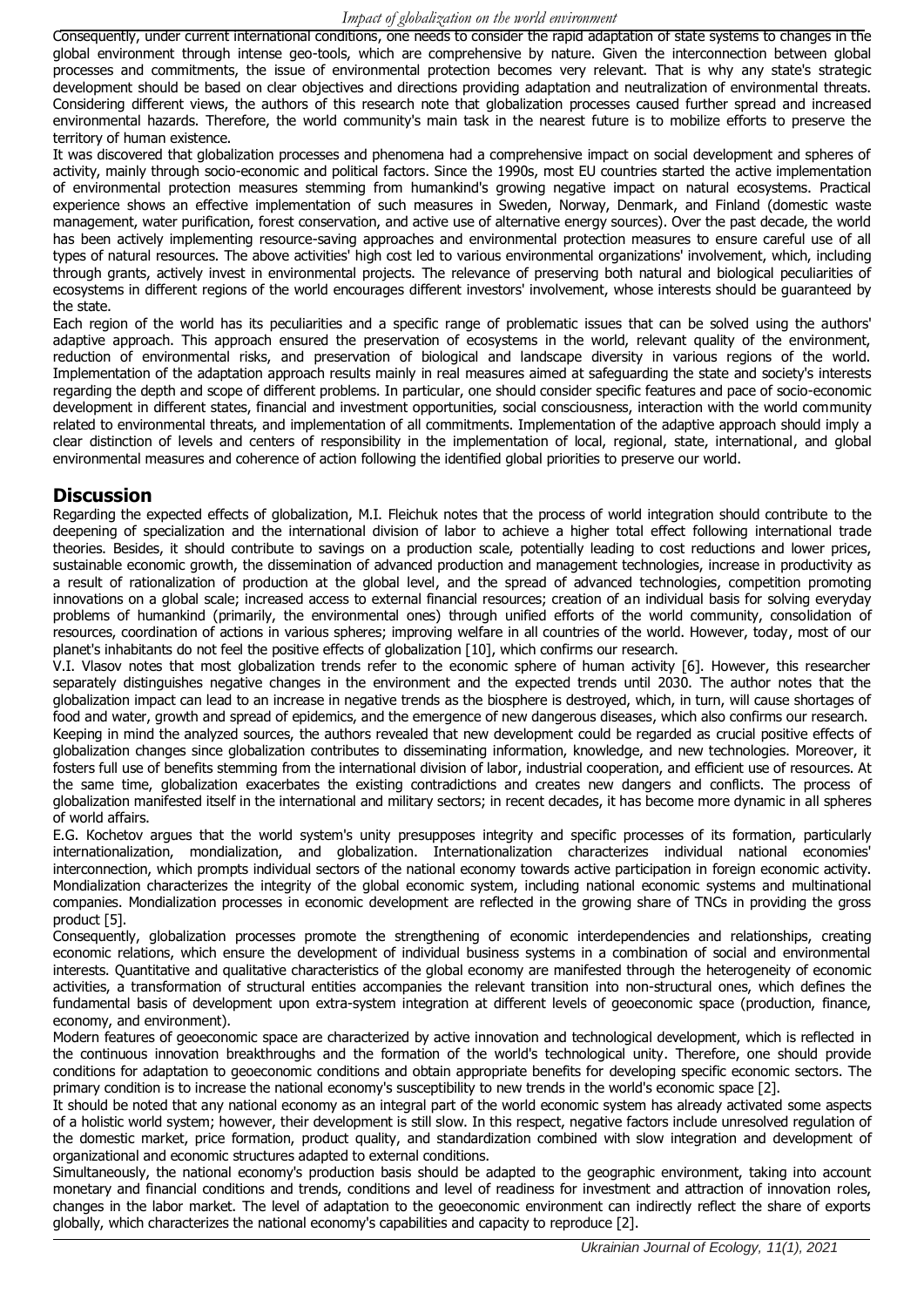Development depends critically on an effective strategy or behavioral model, reflecting the integrity of the global economic system. The strategy should be based on internal aspects concerning the national economy's sectoral structure and possibilities for adaptation to changes in the external environment. Adaptation to external global changes can be carried out under several conditions. These include complete economic adaptation concerning key socio-economic parameters, an adaptation based on economic and territorial cooperation, and the established interconnections between global actors; adaptation based on different behavioral models about economic development features, and geoeconomic tendencies environmental threats. That is why negative globalization impacts should be reduced by active economic development through scientific and technical, innovation-investment, socio-cultural, and environmental aspects. These aspects reflect the interrelated factors of influence on all subjects' macroenvironment activities, including their forward-looking development. Also, they will contribute to ensuring social security as well as to preserving ecosystems in the world.

Research results reflect their growing practical significanceю. Current environmental threats, which lead to the growth of crisis phenomena, including the increasing number and intensity of natural disasters, are confirmed by studies provided by international environmental organizations. Processes in all ecosystems of the world require clear and concerted actions stipulated in the international agreement on climate action - the Paris Agreement.

This research's scope is determined by the complexity of predicting environmental impacts in different world regions because of combined globalization factors. Decoupling analysis can only form the general idea of possible future threats given the further expansion of the world economy.

Our study provides an opportunity to identify key priority areas of limiting negative environmental impacts and determine relevant approaches to the interaction of different states and environmental organizations, including Ukraine, to minimize globalizationrelated threats preserve the environment.

## **Conclusion**

Because of the expansion of globalization, the objective of this research was to substantiate the essence and specific features of globalization processes, global trends in the development of the world economy, to define the impact of globalization on global social development, and to justify the use of the adaptive approach in preserving the environment. We determined environmental protection priorities in a globalized environment and substantiated the introduction of the adaptive approach to minimize environmental threats and preserve ecosystems' natural and biological features in various regions of the world. Key directions in implementing the said approach to environmental preservation should be focused on the complexity and scale of certain types of environmental threats and dangers, which will make it impossible to expand the territories that are environmentally hazardous or can become unsuitable for life.

The practical significance of this study is determined by the possibility to provide clear actions oriented on peculiarities and possibilities of each state and each region of the world to adapt to globalization processes and phenomena, to preserve the sphere of human existence and national wealth - the environment. The value of this research is to enable further studies research with due regard to natural processes and phenomena as well as obligations of different states according to the international agreement on climate action - the Paris Agreement, which was ratified in 2015.

The priority of adaptation measures should be determined at different management levels, taking into account the scale and depth of environmental hazards. It was found that most countries of the world faced environmental hazards not only at the local level. However, addressing local problems has already led to the spread of environmental threats, confirmed by relevant findings. Most scholars argue that globalization has already promoted the economic development of leaders in terms of the integral globalization index. However, in most countries of the world, globalization processes caused disturbance of the ecological balance, including the growing use of natural resources by various economic sectors, the uncontrolled use of natural resources, and an increase in a waste generation; this refers both to household and toxic waste.

That is why there is an urgent need to implement the adaptive approach in preserving the environment because of the global environment's growing negative impact and increase in environmental hazards. Strategic directions for the development of states and regions of the world should be based on clear objectives and steps towards the neutralization of environmental threats to preserve the sphere of human existence. Each state should choose its action plan to adapt to global change, given the scale and relevance of environmental threats. According to this approach, considering all measures' aggregate, programs aimed at environmental preservation will be effectively implemented. Each country should adjust its management decisions to the implementation of relevant strategies, programs, or approaches to viewing all existing threats and potential opportunities, including financial ones.

The authors determined that critical areas of adaptation for Ukraine include developing ecological networks, increased use of alternative energy sources, improvement of domestic waste management combined with environmental education and consciousness concerning each element of the environment. Adaptation efficiency critically depends on responsibility for the adoption, implementation, and effectiveness of the identified key approaches at all government levels. Responsibility is a significant prerequisite and the basis for implementing the previously mentioned adaptive approach concerning the efficiency of environmental preservation measures, including commitments under the international agreement on climate action – the Paris Agreement.

# **References**

Acemoglu, D., Robinson, J.A. (2015). Why are some countries rich and others poor. The Origin of Power, Prosperity, and Poverty. Moscow. Issue of AST.

Belorus O. (2003). The Economic System of Globalism. Kyiv: IWEIR, KNUE, NASU.

Climate Policy of Ukraine. (2019). Available from: https://menr.gov.ua/content/klimatichna-politika-ukraini.html.

Fleichuk M.I. (2008). Legalization of the economy and counteracting corruption in the system of economic security: theoretical foundations and strategic priorities in the context of globalization. Fleichuk M.I. Lviv: Achilles.

Gerst P., Thompson G. (2002). Doubts in Globalization. Kyiv: К.І.С.

Global 500 FORTUNE. (2019). Available from:<http://fortune.com/global500/>

Grinchenko O.V. (2014). Globalization and its impact on the development of production systems. Bulletin of Mariupol State University, 4, 113-118.

Ietto-Gillies Gr. (2002). Transnational Corporations: Fragmentation Amids Integration. London. Routledge.